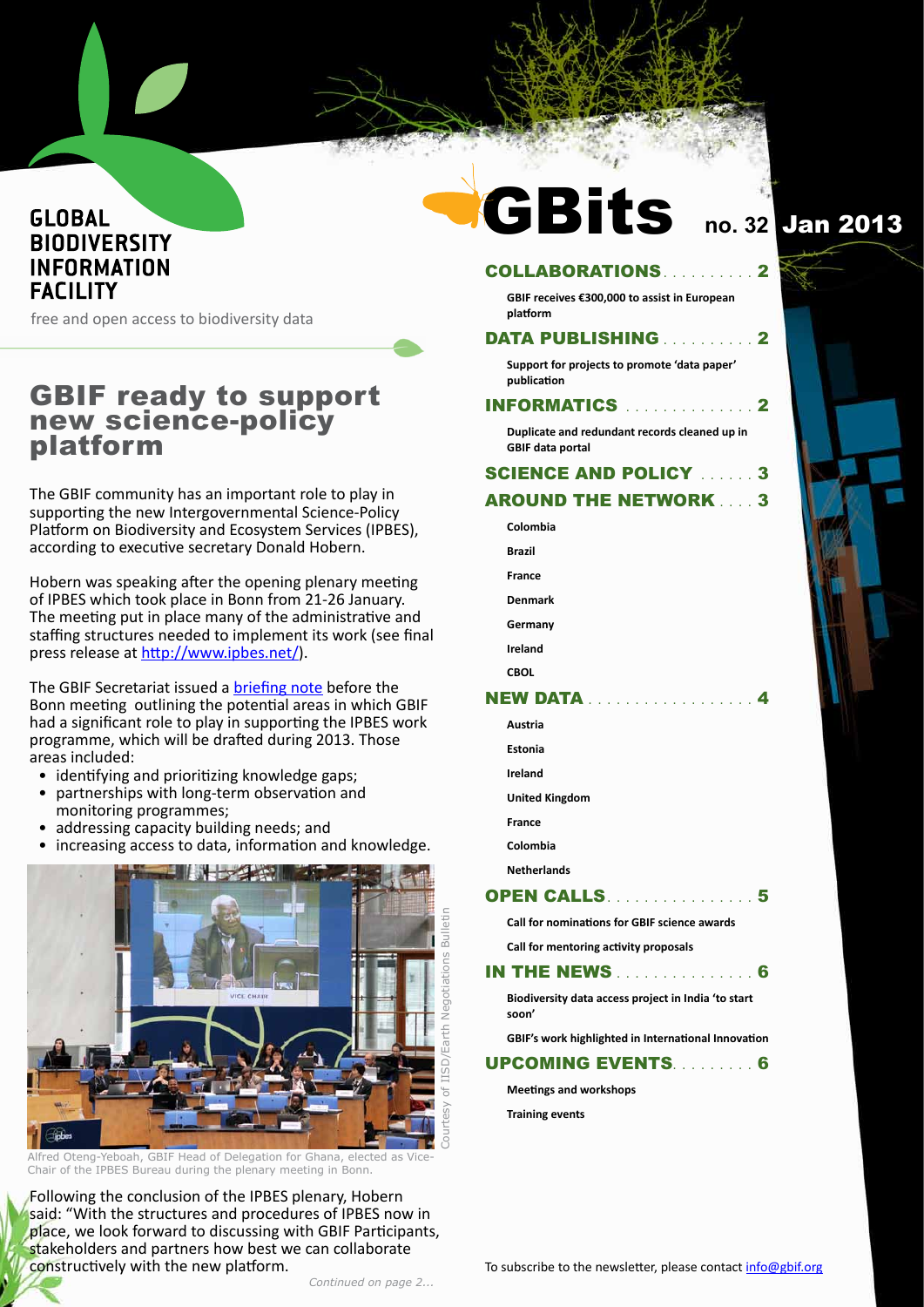<span id="page-1-0"></span>

#### *...continued from page 1*

"A key principle of IPBES is that it will work with existing initiatives on biodiversity, building on their work while avoiding duplication. I believe the GBIF infrastructure for biodiversity data access, built up over more than a decade, represents an important foundation upon which IPBES can now build."

During the consultations on the IPBES work programme in the coming months, GBIF will work closely with a range of partners including a stakeholder group coordinated by the International Union for the Conservation of Nature (IUCN) and the International Council for Scientific Understanding (ICSU); as well as with major data publishers to the GBIF network such as the Ocean Biogeographic Information Service (OBIS), operating under the Intergovernmental Oceanographic Commission (IOC) of UNESCO. Submissions to IPBES from OBIS, IUCN and other organizations can be downloaded at [www.](http://www.ipbes.net/bonn) [ipbes.net/bonn](http://www.ipbes.net/bonn).

## **COLLABORATIONS**

#### **GBIF receives €300,000 to assist in European platform**

GBIF is participating in a major new project to build a European Biodiversity Observation Network, aimed at helping scientists, policy makers and the public to access a wide range of biodiversity information.

The [EU BON project,](http://www.eubon.eu/) funded by the European Union, brings together 30 partners from 18 countries. The work will cost €9 million, spread over four and a half years.

Among the products will be a European integrated biodiversity portal, a roadmap for handling citizen science data and a framework for open data publishing.

GBIF's specific contributions, costed at nearly €300,000, include helping to improve data standards and interoperability, providing a metadata registry and catalogue, and providing access to data through robust web services.

EU BON is led by the Museum für Naturkunde, Berlin, and will contribute to the Group on Earth [Observations Biodiversity Observation Network](http://www.earthobservations.org/geobon.shtml)  [\(GEO BON\)](http://www.earthobservations.org/geobon.shtml). An [EU BON 'kick-off meeting'](http://www.symposium.eubon.eu/kickoff) will be held in Berlin from 13-15 February, preceded by an international symposium entitled [Nature and](http://www.symposium.eubon.eu/symposium-programme)  [Governance – Biodiversity Data, Science, and the](http://www.symposium.eubon.eu/symposium-programme)  [Policy Interface,](http://www.symposium.eubon.eu/symposium-programme) taking place on 11-12 February.

## **DATA PUBLISHING**

### **Support for projects to promote 'data paper' publication**

The GBIF Secretariat has announced support for three co-ordinated projects aimed at promoting publication of peer-reviewed biodiversity 'data papers' in Spain, Latin America and Asia.

The successful proposals are a response to a call issued last year, to stimulate activities among GBIF nodes promoting the culture of authoring detailed dataset descriptions (metadata), and publishing them in academic journals.

In one project, GBIF Spain will hold a workshop on [data paper publication](http://www.gbif.es/NoticiaDetalles_in.php?idNoti=432) in March involving more than 20 existing and potential dataset publishers in Spain. It is hoped that each of the participants will be able to publish a data paper as a result of the workshop.

In addition, the Humboldt Institute's journal, **Biota** [Colombiana](http://www.humboldt.org.co/ingles/en-biota.htm), will introduce a special section for the publication of data papers according to the GBIF model. This will make it the first journal in Latin America to publish biodiversity data papers.

The final project has been developed by the Wildlife Institute of India, host of the Indian national node, which will also hold a workshop to stimulate publication of data papers, using training material developed by Spain and Colombia. This is intended to result in the submission of at least 20 data paper manuscripts, and publication of new datasets to the GBIF network, from south and southeast Asia.

Each of the three projects will receive catalytic support of €5000 from GBIF's core funds.

For more information, please contact Vishwas Chavan, GBIF Secretariat, [vchavan@gbif.org](mailto:vchavan%40gbif.org?subject=)

## **INFORMATICS**

#### **Duplicate and redundant records cleaned up in GBIF data portal**

Sharp-eyed visitors to the GBIF website may have noticed a drop in the total number of records from 389 million to 383 million in December 2012.

The explanation is that software and processing upgrades have made it easier to spot duplicates and old versions of records and datasets that are no longer being published.

The removal of such records cleans up the data accessible via the GBIF network, thanks to the informatics tools developed and promoted by the GBIF community.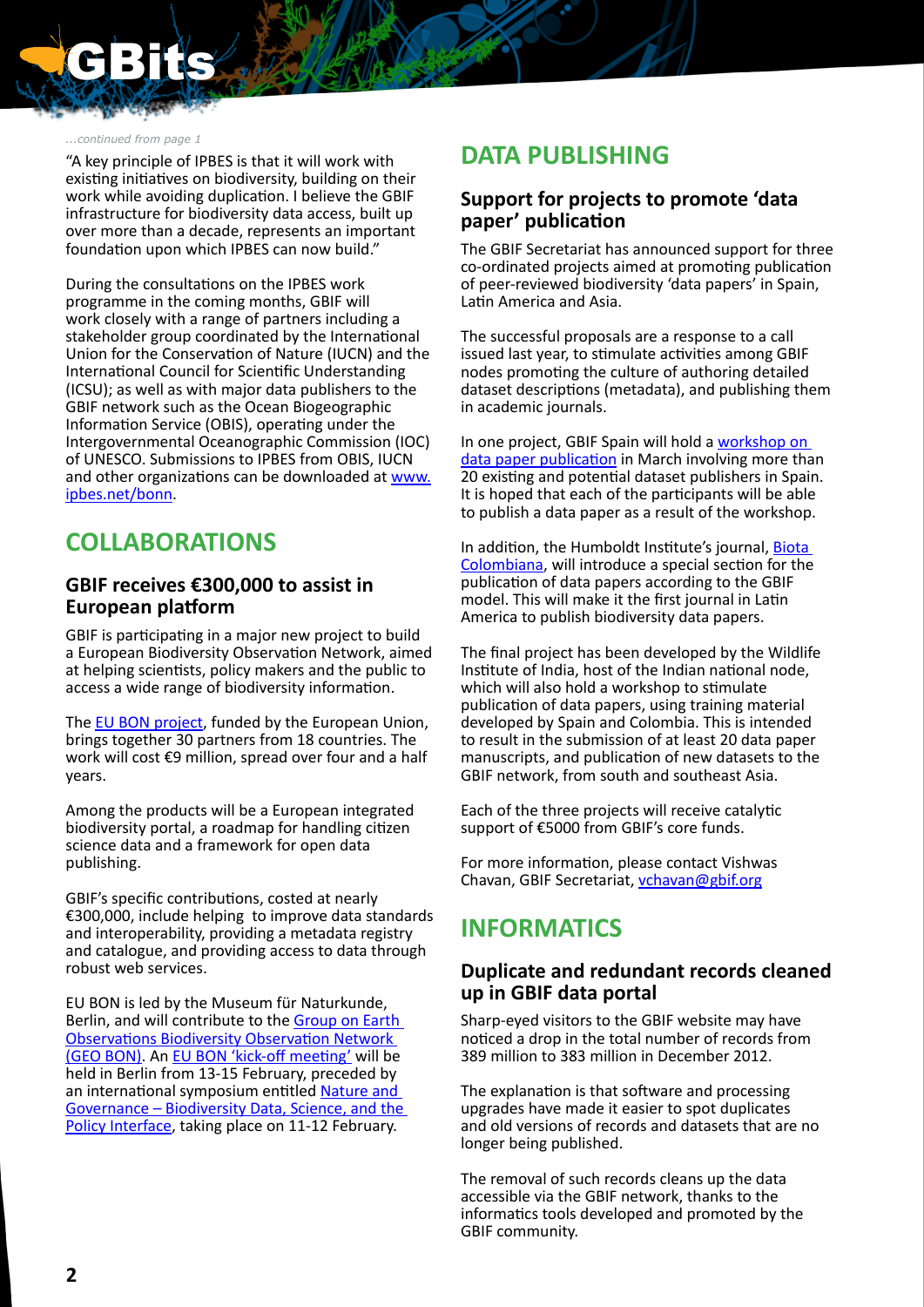<span id="page-2-0"></span>Details of the changes are explained by GBIF systems analyst Andrea Hahn in the GBIF developer blog. [Read more…](http://gbif.blogspot.dk/2012/12/i-noticed-that-gbif-data-portal-has.html)

## **SCIENCE AND POLICY**

As usual, the current issue of GBits is accompanied by a supplement summarizing the uses of GBIFmediated data identified in the past two months. The sixth GBits Science Supplement includes details of a study projecting the likely impact of climate change on mammals in the far north of Europe, and the latest GBIF data paper describing a new survey of mollusc species on a volcanic island off Taiwan. [Download the supplement …](http://www.gbif.org/orc/?doc_id=5093)

## **AROUND THE NETWORK**

### **Colombia**

#### **New portal on Colombia's biodiversity**

A portal that provides free access to information on Colombia's biological diversity has been launched by the GBIF national node at [http://www.sibcolombia.](http://www.sibcolombia.net) [net](http://www.sibcolombia.net).

The site allows users to explore, filter, access and download all specimen records and taxon lists published by museums, herbaria, universities and government agencies, which are partners of the Sistema de Información sobre Biodiversidad (SiB) – Colombia's biodiversity information facility. Records can also be searched at the department level, which is the second tier of administration in the country.

SiB Colombia created the portal by customizing the open source tools developed by GBIF. Recycling the GBIF source code has saved SiB Colombia over six years of efforts to build a data integration and publishing platform. The source code for the national version is available at [http://code.google.com/p/sib](http://code.google.com/p/sib-dataportal/)[dataportal/](http://code.google.com/p/sib-dataportal/).

SiB Colombia has also released a [seven-step guide to](http://www.sibcolombia.net/web/sib/guia-para-publicacion-de-datos-primarios-sobre-biodiversidad)  [publishing data](http://www.sibcolombia.net/web/sib/guia-para-publicacion-de-datos-primarios-sobre-biodiversidad) on the portal. It is based on a guide [developed previously by Canadensys](http://www.canadensys.net/publication/data-publication-guide) on publishing primary biodiversity data using the GBIF Integrated Publishing Toolkit (IPT).

#### **Brazil**

#### **Brazilian GBIF delegation and node manager appointed**

GBIF's newest Participant, Brazil, has announced details of the individuals and national institutions that will represent the country and coordinate its participation in the network. The Head of Delegation to the GBIF Governing Board will be Carlos Nobre,

National Secretary for Policies and Programmes at the Brazilian Ministry of Science, Technology and Innovation (MCTI). The Director of Thematic Policies and Programmes at MCTI, Mercedes Bustamante, has been designated as Additional Delegate. The national node will be hosted at the [National Laboratory for](http://www.lncc.br)  [Scientific Computation \(LNCC\)](http://www.lncc.br), a national research institution in computer science, linked to the MCTI and located in the city of Petrópolis, in the state of Rio de Janeiro. Luiz Gadelha of LNCC will represent Brazil on the GBIF Participant Node Managers Committee. Contact details can be found on the GBIF website at [http://www.gbif.org/communications/directory-of](http://www.gbif.org/communications/directory-of-contacts/)[contacts/](http://www.gbif.org/communications/directory-of-contacts/)

#### **France**

#### **Crowdsourcing to help digitize French herbarium collections**

Citizen 'herbonauts' can now contribute to science by helping to digitize the vast quantity of plant records held in the National Museum of Natural History (MNHN) in Paris, host of the GBIF national node.

The French website [lesherbonautes.mnhn.fr](http://lesherbonautes.mnhn.fr/) enables volunteers to transcribe essential information from around six million scanned images of labelled plant specimens from the museum's National Herbarium.

It would take a person working alone about 500 years to enter data from these images. In order to involve and get help from the public, 'missions' have been set up, each with 250-2500 images of specimens. Volunteers randomly choose images and enter information from its label.

Digitizing the collections enables data to be published, searched and accessed online, contributing to scientific research. The data from the project will feed into national databases such as those of the Inventaire National du Patrimoine Naturel (National Inventory of Natural Heritage, INPN) and into international data networks such as GBIF.

The digitization project is an effort of the MNHN, the francophone botanical network [Tela Botanica](http://www.tela-botanica.org) and E-ReColNat, a project to mine biodiversity data in the French natural history collections.

Australian volunteers have already been helping to digitize biodiversity data through the **Biodiversity** [Volunteer Portal,](http://volunteer.ala.org.au/) operated by the Atlas of Living Australia, another GBIF national node.

### **Denmark**

#### **New tool available to manage zoological collections**

[Papis](http://www.papis.dk), a tool developed by the Zoological Museum of Denmark to help manage zoological collections,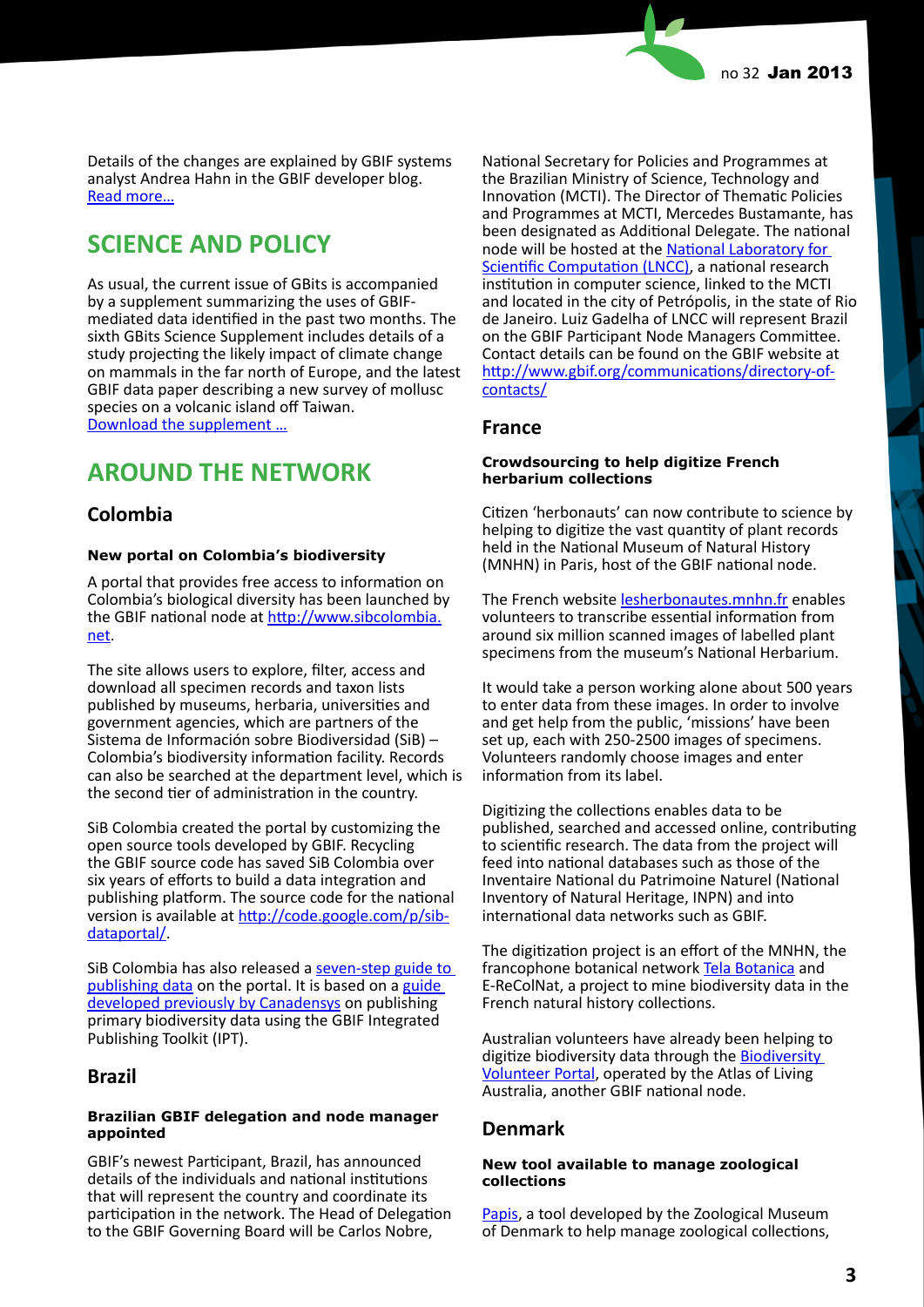<span id="page-3-0"></span>

is now freely available for users. Papis is GBIFcompatible and adds to the suite of software tools available for managing biodiversity data.

Managing zoological collections involves cataloguing specimens stored in various forms – such as dried material or in solution, and often accompanied by field notes, making the process much more complex than managing plant collections. Papis helps in storing specimen data, managing specimen loans and keeping track of maintenance.

Papis is based on FileMaker software. More tools for managing natural history collections are available on the [GBIF Online Resource Centre](http://www.gbif.org/orc).

### **Germany**

#### **Prototype system for annotating biodiversity data**

AnnoSys, a system to enable adding comments to biodiversity data available via the Internet, is being tested in prototype by the **Botanic Garden and** [Botanical Museum Berlin-Dahlem \(BGBM\),](http://www.bgbm.org/) host of the GBIF German node.

The prototype is expected to be available for public testing in a few weeks, and to be ready for use in April 2014.

AnnoSys will provide a user-friendly interface for researchers to annotate single datasets as well as sets of collection objects. It will also allow a user to search for annotations.

The system will help correct errors and rectify omissions through community input, thus acting as an important quality control mechanism.

The project is funded by [German Research](http://www.dfg.de/en/)  [Foundation \(DFG\)](http://www.dfg.de/en/). More information on AnnoSys is available at <https://annosys.bgbm.fu-berlin.de/> For details, please contact Okka Tschoepe, BGBM at [o.tschoepe@bgbm.org.](mailto:o.tschoepe%40bgbm.org?subject=)

### **Ireland**

#### **Irish data centre announces 2013 workshops**

The National Biodiversity Data Centre, Ireland, has released its programme of training workshops for 2013. A series of 26 workshops will be held this year to build capacity amongst the volunteer and professional recording community in Ireland on the identification and recording of the country's biological diversity.

The programme is devised to provide introductory and refresher courses for beginners for some of the more popular taxonomic groups, but there are also more specialist workshops to improve the skills of

existing recorders. More on the [NBDC website…](http://www.biodiversityireland.ie/identifying-recording-irelands-biodiversity-2013-workshop-programme/)

#### **CBOL**

#### **GBIF partner CBOL wins \$3m award from Google**

The Consortium for the Barcode of Life (CBOL) has received \$3 million from the Google Global Impact Awards to create a public library of DNA barcodes for CITES-listed species.

The Convention on International Trade in Endangered Species of Wild Fauna and Flora (CITES) is an agreement between governments to ensure that international trade in wild animal and plant species does not threaten their survival.

CBOL, a GBIF Associate Participant, will work with researchers in six developing countries, and the DNA library is intended to be a useful tool for border and customs officials in controlling wildlife trade. [Read more…](http://www.google.com/giving/impact-awards.html)

## **NEW DATA**

## **Austria**

The Austrian Institute of Technology has published 21,600 records from its [gene repository centre,](http://www.ait.ac.at/research-services/research-services-health-environment/resource-center/?L=1) which houses over half a million DNA samples of plant and animal origin. The centre gives scientists online access to decoded genetic material from across Europe. (<http://data.gbif.org/datasets/resource/14569>)

### **Estonia**

The [Estonian Environment Information Centre](http://www.keskkonnainfo.ee/main/index.php/en), a state agency administered by the Ministry of the Environment, has published 166,500 records from its [nature observations database.](http://loodus.keskkonnainfo.ee/LVA/LVA.aspx?page=lvadb) The database gathers citizen observations of Estonian species and invites members of the public to input information. (<http://data.gbif.org/datasets/resource/14570>)

### **Ireland**

A new dataset published through GBIF includes more than 31,000 records of marine species observed by volunteer sports divers around the Irish coastline. The data, published by the GBIF node at the National Biodiversity Data Centre, come from the [Seasearch](http://www.seasearch.org.uk/)  [project](http://www.seasearch.org.uk/) which offers courses to divers to help them identify and record marine life.

(<http://data.gbif.org/datasets/resource/14563>)

### **France**

The National Museum of Natural History, Paris has published nearly 400,000 records of animals, plants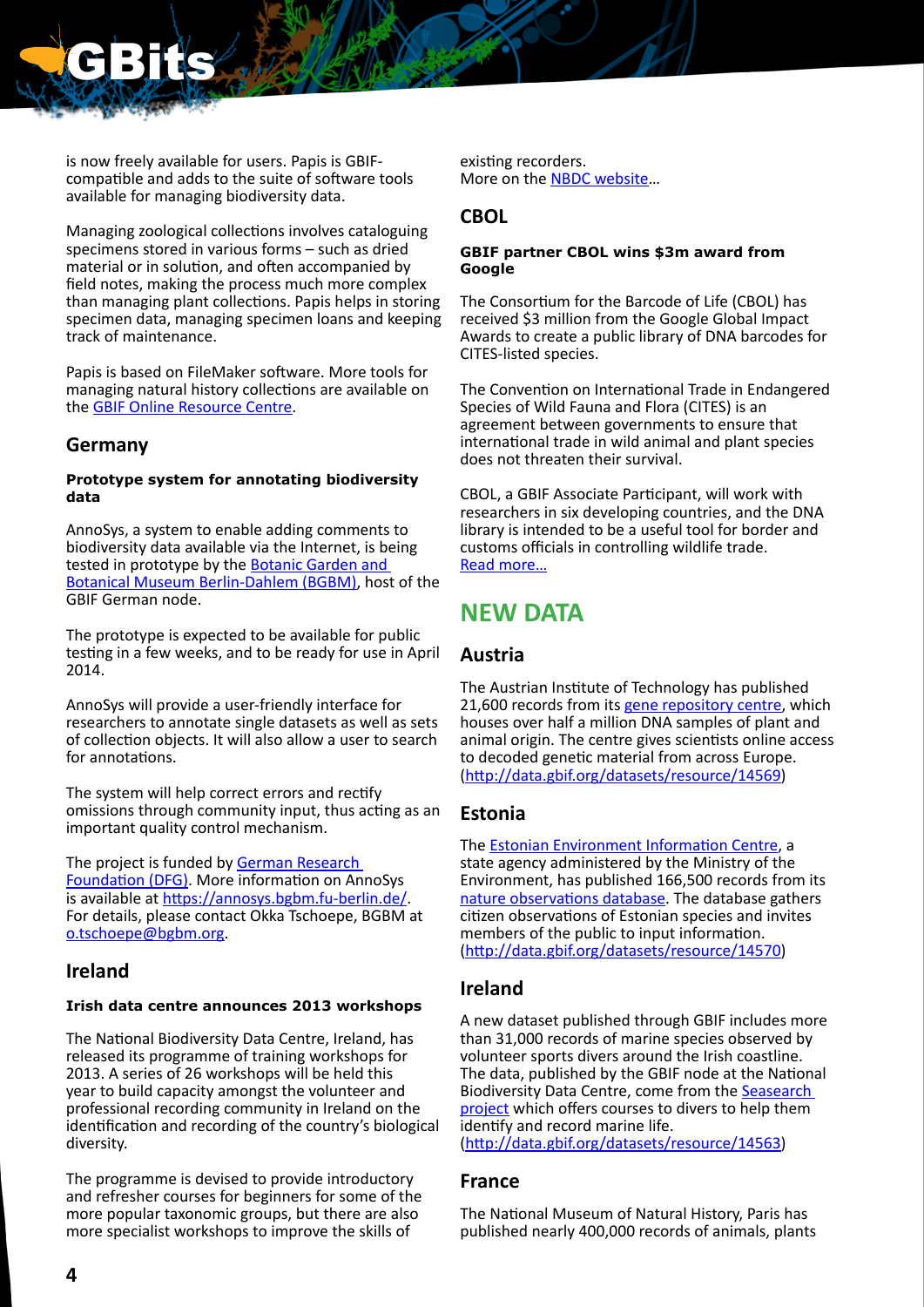## <span id="page-4-0"></span>**United Kingdom**

Data from a system to alert UK authorities to invasive alien marine species are now accessible through the GBIF network. The UK National Biodiversity Network has published 121 records of [Chinese Mitten Crab](https://secure.fera.defra.gov.uk/nonnativespecies/factsheet/factsheet.cfm?speciesId=1379), [Japanese kelp \(Wakame\)](https://secure.fera.defra.gov.uk/nonnativespecies/gallery/index.cfm?imageid=1701) and [Carpet Sea Squirt,](https://secure.fera.defra.gov.uk/nonnativespecies/factsheet/factsheet.cfm?speciesId=1209) all of which are non-native species whose spread has harmful impacts on local marine biodiversity. The data come from the [Recording](http://www.nonnativespecies.org/recording)  [Invasive Species Counts \(RISC\) and ALERT system](http://www.nonnativespecies.org/recording), launched in 2010, and are mostly provided by the public through an on-line recording form. Records are submitted with a photograph, and only those verified by designated experts are included in the dataset. The recordings send a rapid notification to the [Non-Native Species Secretariat](https://secure.fera.defra.gov.uk/nonnativespecies/home/index.cfm), which works to stop their spread.

(<http://data.gbif.org/datasets/resource/14568>) Japanese Kelp / Wakame (*Undaria pinnatifida*)

and fungi from the public forests of France and Corsica, submitted by staff of the [national forest office](http://www.onf.fr)  [\(Office National des Forêts\)](http://www.onf.fr). The dataset forms part of the national inventory of natural heritage (Inventaire [National du Patrimoine Naturel, INPN\)](http://inpn.mnhn.fr/accueil/index?lg=en), which manages and makes available online information on the terrestrial and marine biodiversity of France and its overseas regions.

[\(http://data.gbif.org/datasets/resource/14580](http://data.gbif.org/datasets/resource/14580))

### **Colombia**

The [Asociación de Becarios del Casanare](http://www.abccolombia.org/), a non-profit organization based in the Casanare department of Colombia, has published 3,535 records of birds and mammals observed at Laguna Tinije, a lake in the region. Over 3,400 of these are bird observations from the dry and rainy seasons of 2009. [\(http://data.gbif.org/datasets/resource/14557](http://data.gbif.org/datasets/resource/14557) and <http://data.gbif.org/datasets/resource/14559>)

Another Colombian non-profit organization, [Asociación Selva,](http://selva.org.co/) has published 5,250 records of captures and recaptures of banded or ringed birds in the Sierra Nevada de Santa Marta, a mountain range near Colombia's Caribbean coast. Each record includes detailed information including geographic coordinates and altitude, the date taken, name of the bander, the number of the band and characteristics of the individual bird. Banders involved in the study possess field certificates, ensuring data quality. [\(http://data.gbif.org/datasets/resource/14571](http://data.gbif.org/datasets/resource/14571))

## **Netherlands**

The [Royal Dutch Angling Association](http://www.sportvisserijnederland.nl/) has published 380,000 records from its [Piscaria database](http://www.piscaria.nl/), which is used as the country's standard for the storage and analysis of fish data. The dataset includes common fish species like the European bullhead



Photo by Kathryn Birch - CCW

and the northern pike, as well as rare species such as the brook lamprey, which is threatened in the Netherlands.

(<http://data.gbif.org/datasets/resource/14574>)

# **OPEN CALLS**

### **Call for nominations for GBIF science awards**

GBIF invites proposals for the 2013 Ebbe Nielsen Prize and Young Researchers Awards.

The €30,000 Ebbe Nielsen Prize is awarded annually to a person or team who demonstrates excellence in combining biodiversity informatics and biosystematics research. [Read more…](http://www.gbif.org/communications/news-and-events/showsingle/article/call-for-nominations-for-the-2013-ebbe-nielsen-prize/)

The Young Researchers Awards are available to graduate students from a GBIF Voting Participant or Associate Participant country, for innovative research in biodiversity informatics. Two awards of €4,000 are available. [Read more…](http://www.gbif.org/communications/news-and-events/showsingle/article/call-for-proposals-for-the-2013-young-researchers-award/)

## **Call for mentoring activity proposals**

The 2013 call for proposals under the GBIF mentoring programme is now open to GBIF Participant Nodes. The deadline for submitting proposals is 2 April 2013, and selected proposals will be announced by the end of April 2013.

The GBIF mentoring programme brings together GBIF Participant Nodes to share their expertise. It was designed as a mechanism to speed up the establishment of biodiversity information facilities in participant countries.

[More on the 2013 call for proposals…](http://www.gbif.org/communications/news-and-events/opportunities/)